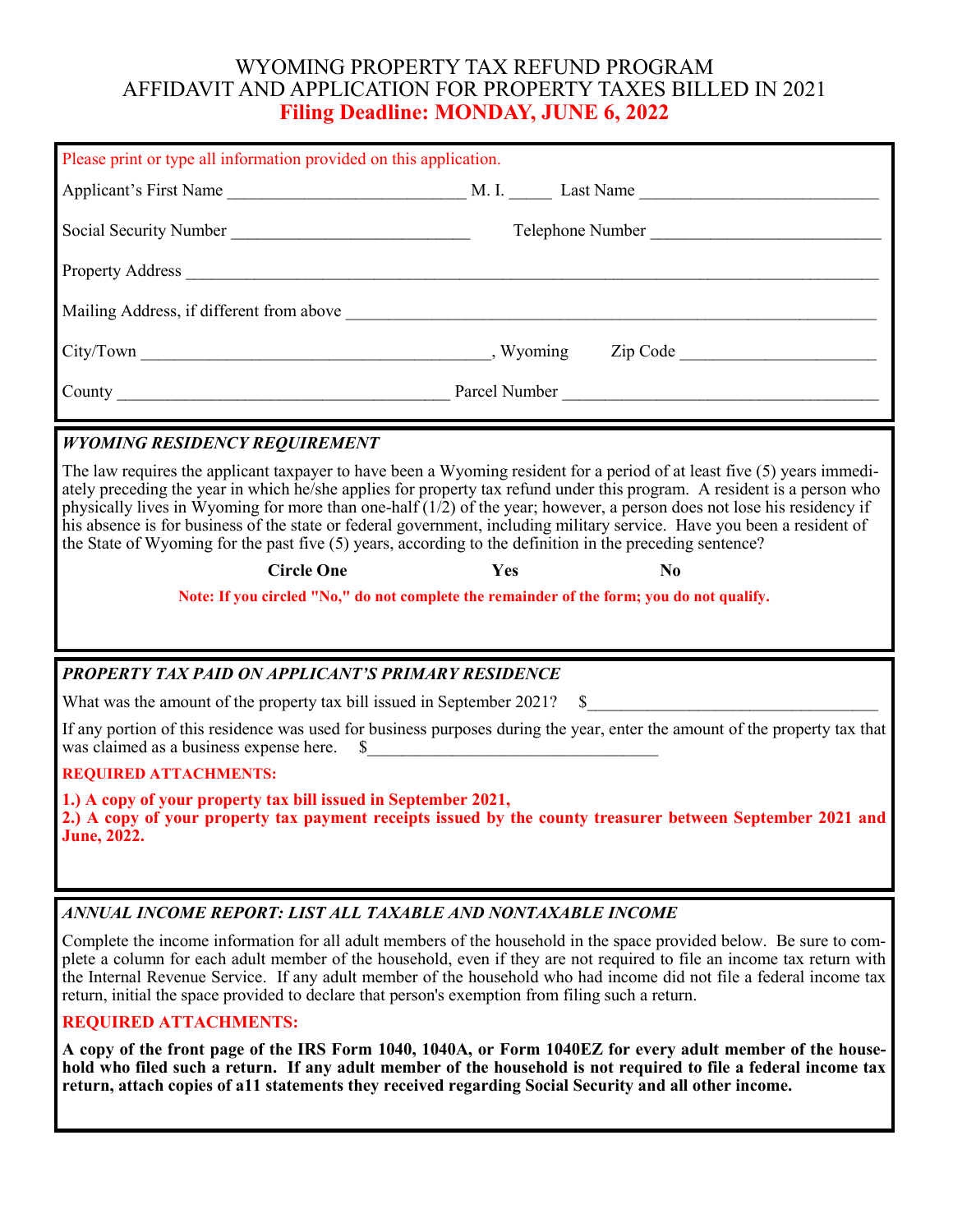| <b>Adult Household Members</b>                                    | Tax Payer | Additional<br>Person | Additional<br>Person                         | Additional<br>Person | Additional<br>Person |  |  |
|-------------------------------------------------------------------|-----------|----------------------|----------------------------------------------|----------------------|----------------------|--|--|
| Last Name                                                         |           |                      |                                              |                      |                      |  |  |
| First Name                                                        |           |                      |                                              |                      |                      |  |  |
| Household Member Initial Here IF no<br>Income Tax Return Filed    |           |                      |                                              |                      |                      |  |  |
| <b>Income</b>                                                     |           |                      |                                              |                      |                      |  |  |
| Total Income (1)                                                  |           |                      |                                              |                      |                      |  |  |
| Form 1040, line 7b                                                |           |                      |                                              |                      |                      |  |  |
|                                                                   |           |                      |                                              |                      |                      |  |  |
|                                                                   |           |                      |                                              |                      |                      |  |  |
| Non-Taxable Income (1)<br>Non-Taxable Interest                    |           |                      |                                              |                      |                      |  |  |
| Non-Taxable portion of IRA and other<br>pension distributions (1) |           |                      |                                              |                      |                      |  |  |
| Non-Taxable portion of Social<br>Security benefits (1)(2)         |           |                      |                                              |                      |                      |  |  |
| Other                                                             |           |                      |                                              |                      |                      |  |  |
| <b>Total for Each Household Member</b>                            |           |                      |                                              |                      |                      |  |  |
|                                                                   |           |                      |                                              |                      |                      |  |  |
| GRAND TOTAL FOR ALL MEMBERS OF THE HOUSEHOLD                      |           |                      | $\boldsymbol{\mathsf{S}}$                    |                      |                      |  |  |
| (1) See Instructions Page ANNUAL INCOME REPORTS Section #6        |           |                      |                                              |                      |                      |  |  |
| (2) Before Medicare / Medicaid Insurance Fees                     |           |                      | <b>Attach Additional Sheets IF Necessary</b> |                      |                      |  |  |

## *VALUE OF HOUSEHOLD ASSETS*

The law says a taxpayer does NOT qualify for this property tax refund program if the value of certain kinds of assets exceeds \$133,651 per adult member of the household. Here are the assets that count toward this limitation:

- 1.) Bank accounts;
- 2.) Investments (stocks, bonds, mutual funds, certificates of deposit, etc.);
- 3.) Real estate other than the house subject to this application; and,
- 4.) Motor vehicles in excess of one allowed for each adult member of the household.

Is the value of the assets listed above owned by each adult member of the household LESS THAN \$133,651

#### **Circle One Yes No**

**Note: If you circled "No," do not complete the remainder of the form; you do not qualify.**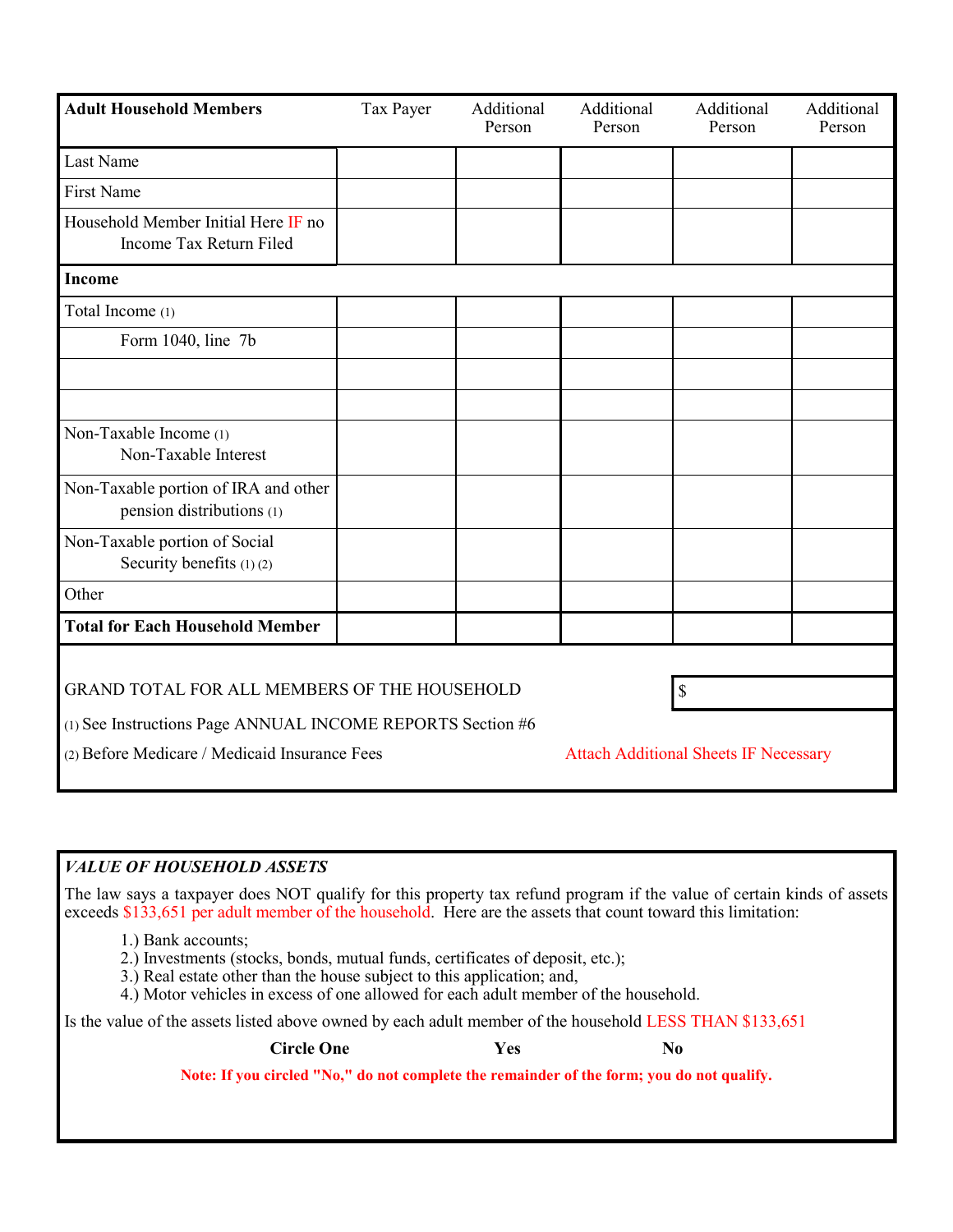# *CERTIFICATION*

## **I certify under penalty of perjury that:**

1.) The social security number shown on this form is my correct taxpayer identification number (or I am waiting for a number to be issued to me); and

\*2.) I am not subject to backup withholding because (a) I am exempt from backup withholding, or (b) I have not been notified by the IRS that I am subject to backup withholding as a result of failure to report all interest and dividends, or (c) the IRS has notified me that I am no longer subject to backup withholding, and

3.) I am a U.S. person (including a U.S. resident alien), and

4.) The information entered on this application is true, correct and complete to the best of my knowledge and belief.

Signature Date Signed

\* You must cross out item number "2" above if you have been notified by the IRS that you are currently subject to backup withholding because you have failed to report all interest and dividends on your tax return.

*WHERE TO FILE*

### **YOUR LOCAL COUNTY TREASURER** OR **Property Tax Refund Program**

**Wyoming Department of Revenue 122 W. 25th Street, Suite 301 East Cheyenne, WY 82002-0110**

### *DOCUMENT RETENTION NOTICE*

Neither this application nor any of the documents attached to it will be returned to the applicant. Therefore, the applicant should make and retain copies of all documents for his/her records.

### *PRIVACY ACT NOTIFICATION*

**Requesting Agency:** Wyoming Department of Revenue

**Why This Notification Is Provided:** This notification is required by the Privacy Act of 1974 (P.L. 93-597).

Authority for Collection of Information: The State of Wyoming is required to file an information return with the Internal Revenue Service, so a correct Social Security Number (SSN) is required on this application, per Internal Revenue Code Section 6109. IRS regulations provide the following: If you fail to furnish your correct SSN to a requestor, you may be subject to a penalty of \$50 for each such failure unless your failure is due to reasonable cause and not to willful neglect. If you make a false statement with no reasonable basis that results in no backup withholding, you may be subject to a \$500 penalty. If you willfully falsify certifications or affirmations, you may be subject to criminal penalties including fines and/or imprisonment.

**Purpose:** The principal purpose for collecting information on this form, including the SSN, is to obtain the information necessary to determine whether a person is eligible for property tax relief under W.S. 39-13-109(c), and if so, to provide the State Auditor's Office the information they require to approve the relief payment.

**Uses:** Disclosure of identifiable information, including your SSN, shall be made to the State Auditor's Office to comply with Internal Revenue Service regulations, as stated above. This information may also be disclosed to other agencies in the event of litigation involving relief granted or denied under this program.